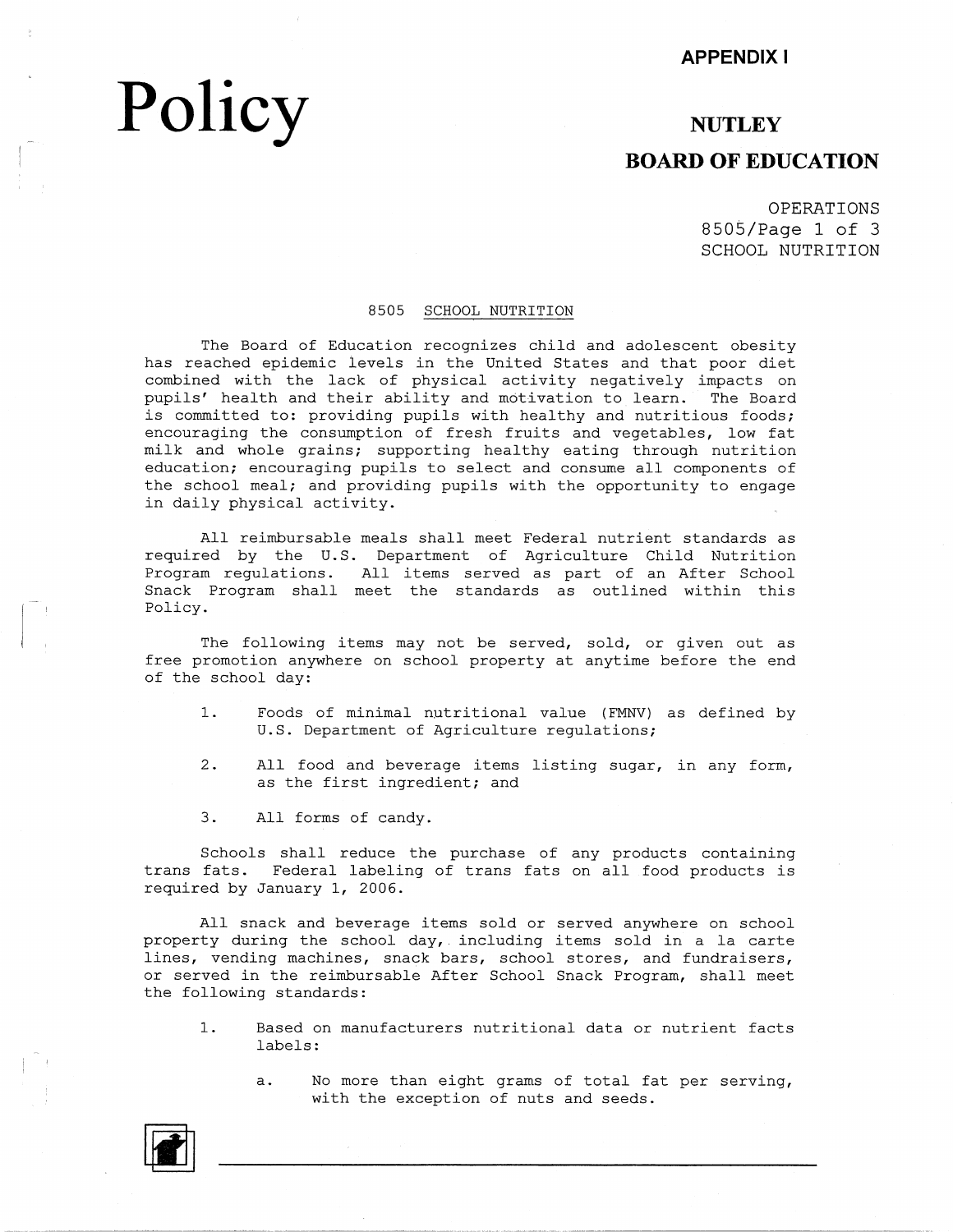## **Policy**

#### **NUTLEY**

#### **BOARD OF EDUCATION**

OPERATIONS 8505/Page 2 of 3 SCHOOL NUTRITION

b. No more than two grams of saturated fat pe: serving.

2. All beverages shall not exceed 12 ounces, with the following exceptions:

a. Water.

b. Milk containing 2% or less fat

3. Whole milk shall not exceed 8 ounces.

In elementary schools, 100% of all beverages offered shall be milk, water, or 100% fruit or vegetable juices.

In middle and high schools, at least 60% of all beverages offered, other than milk and water, shall be 100% fruit or vegetable juices. No more than 40% of all ice cream/frozen desserts shall be allowed to exceed the standards in this Policy for sugar, fat, and saturated fat.

Food and beverages served during special school celebrations or during curriculum related activities shall be exempt from this Policy, with the exception of foods of minimal nutritional value as defined by USDA regulations.

This Policy does not apply to: medically authorized special needs diets pursuant to 7 CFR Part 210; school nurses using FMNVs during the course of providing health care to individual pupils; or special needs pupils whose Individualized Education Plan (IEP) indicates their use for behavior modification.

Adequate time shall be allowed for pupil meal service and consumption. The school district shall provide a pleasant dining environment for pupils, and schools shall attempt to schedule physical education or recess before lunch whenever possible.

The school district's curriculum shall incorporate nutrition education and physical activity consistent with the New Jersey Department of Education Core Curriculum Standards.